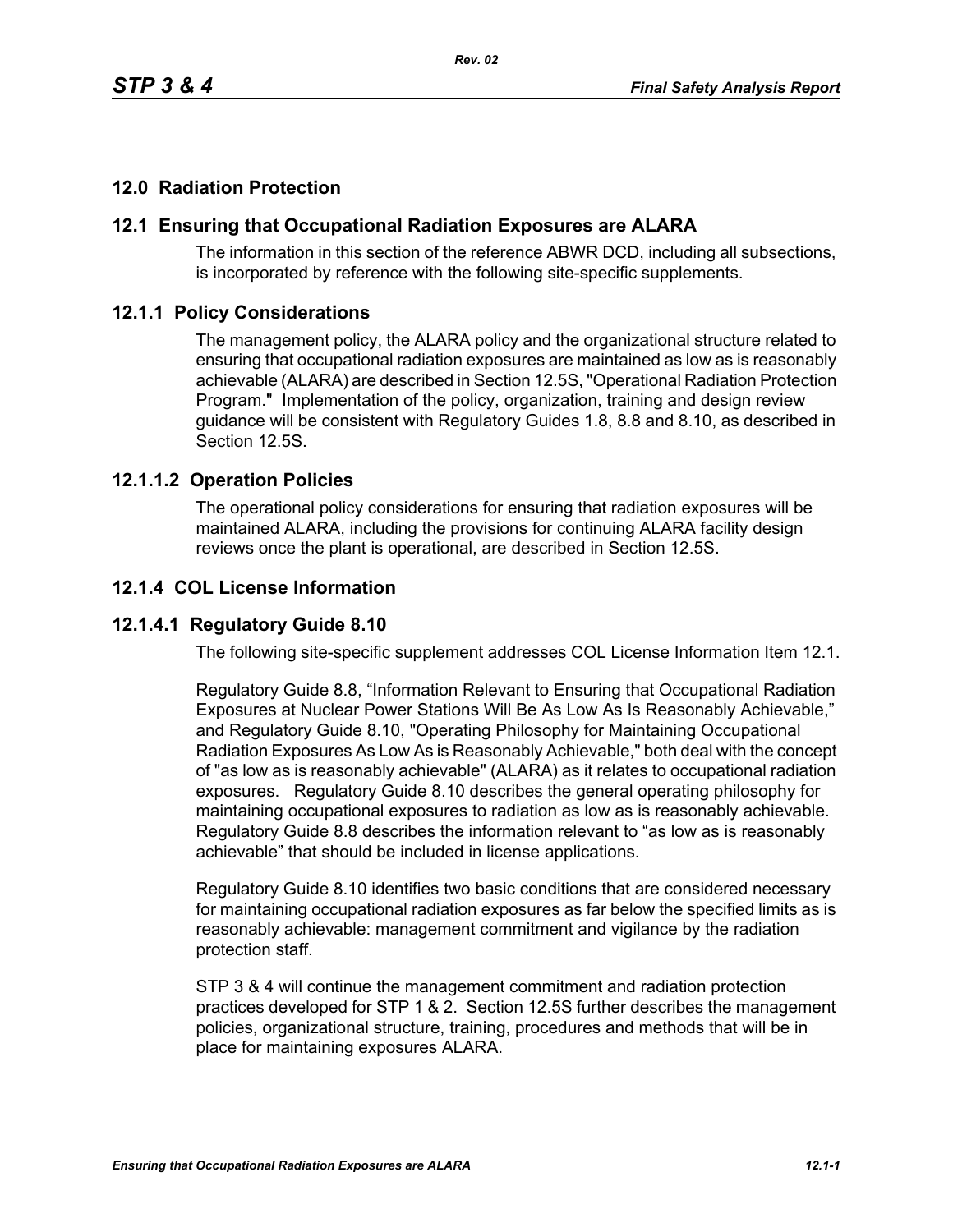## **12.1.4.2 Regulatory Guide 1.8**

The following site-specific supplement addresses COL License Information Item 12.2.

Regulatory Guide 1.8, "Qualification and Training of Personnel for Nuclear Power Plants," provides guidance for the selection, qualification and training of personnel at nuclear power plants. The STP 3 & 4 conformance with Regulatory Guide 1.8, as it pertains to the Health Physics organization and the management of the Health Physics organization, is described in Section 12.5S.

# **12.1.4.3 Occupational Radiation Exposures**

The following site-specific supplement addresses COL License Information Item 12.3.

Occupational radiation exposures will be maintained ALARA by means of the Operational Radiation Protection Program described in Section 12.5S. The detailed policies and plans for maintaining occupational radiation exposures ALARA will be consistent with the guidance in Regulatory Guides 8.8 and 8.10. The detailed procedures will be prepared consistent with the guidance in Regulatory Guides 1.8, 8.2, 8.7, 8.8 and 8.10, the guidance referenced in NUREG-1736 that is applicable to power reactors, and the requirements in the QAPD (NEI 06-14).

The operational plans, procedures and policies currently in use at STP 1 & 2 reflect industry experience and guidance. They will be used, in conjunction with the guidance contained in the documents identified above, to develop the policies, plans and procedures for STP 3 & 4. Many of these plans, procedures and policies will be common to all four units.

Section 12.3, "Radiation Protection Design Features" describes the many features that have been designed into the plant, incorporating information from operating plant experience and from other plant designs. The management policy described in Section 12.5S includes the provision to continue to assure that the plant is designed, constructed and operated such that occupational and public radiation exposures and releases are maintained ALARA

Section 12.5S describes methods that will be factored into procedures for maintaining radiation exposure-related operations such as maintenance, inservice inspection, radwaste handling and refueling ALARA.

STP 3 & 4 will follow the guidance provided in Regulatory Guides 8.2, 8.7, 8.9, 8.13, 8.15, 8.20, 8.25, 8.26, 8.27, 8.28, 8.29, 8.34, 8.35, and 8.38 in carrying out the operational radiation protection program.

### **12.1.4.4 Regulatory Guide 8.8**

The following site-specific supplement addresses COL License Information Item 12.4.

Regulatory Guide 8.8, "Information Relevant to Ensuring that Occupational Radiation Exposures at Nuclear Power Stations Will Be As Low As Is Reasonably Achievable," provides guidance for maintaining the annual dose to individual plant personnel, as